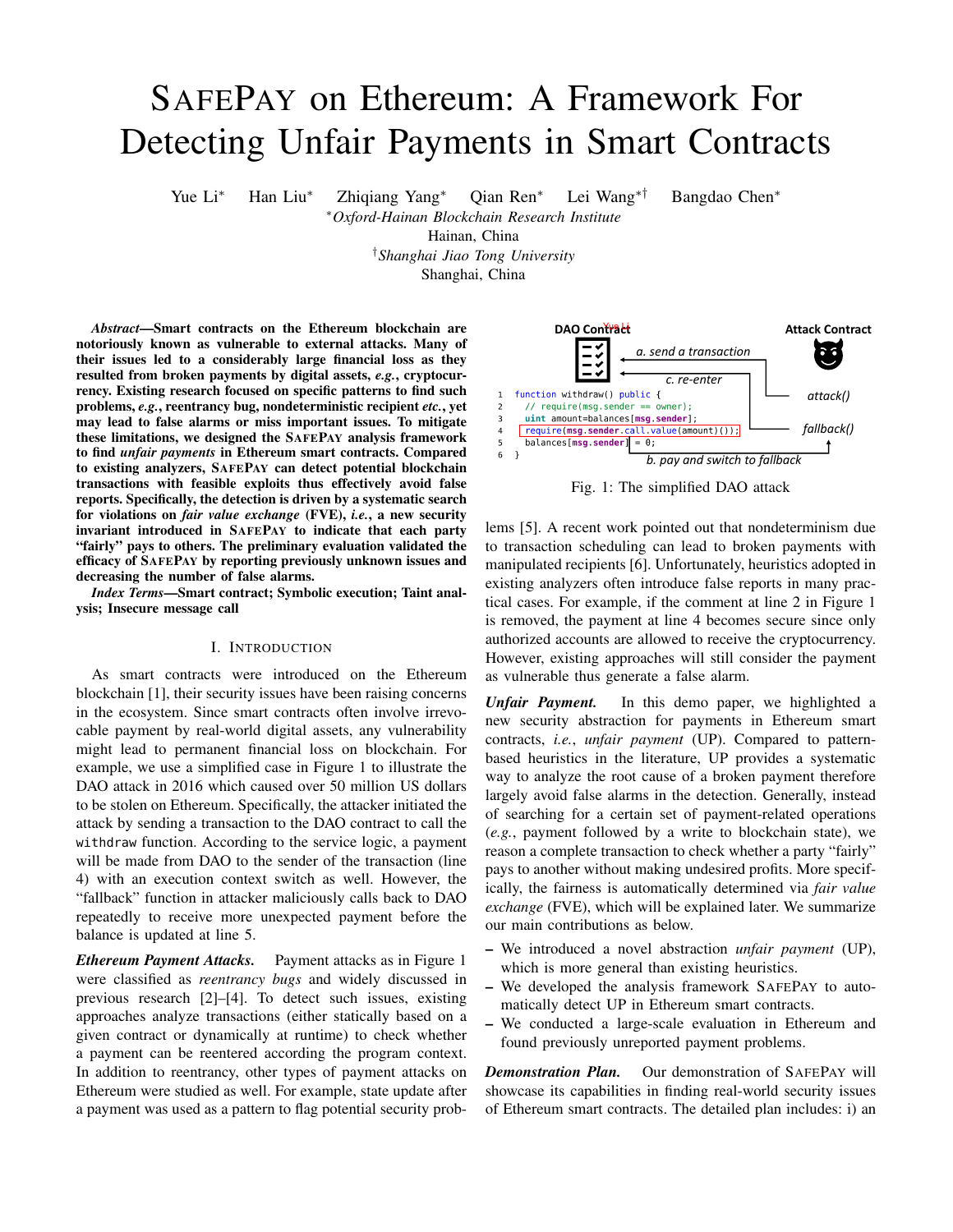

Fig. 2: An example to help illustrate Fair Value Exchange, FVE. Specifically, the mainnet address of the smart contract is 0x5bd6a6d4b21d4b4952426cb23aea7f7bb4944c9b on Ethereum. We simulated a UP attack on the Ropsten testnet via the transaction 0xcb3198c3dc8f6fb0487aba5ca8fca6364e0db9bcbd004cb632f1eed1cb705faf.

automatic detection process on a vulnerable contract, ii) indepth explanation of the detection output and iii) more comparative tests on representative secure/vulnerable contracts. The participants will be able to interact via the SAFEPAY web platform and perform analysis on different smart contracts.

## II. FAIR VALUE EXCHANGE

We have designed a new security invariant called *Fair Value Exchange* (FVE) to model the fairness of blockchain payments. A payment m in Ethereum is a 5-tuple  $m =$  $\langle g, s, r, v, C \rangle$ , where g is the amount of gas (*i.e.*, transaction fee) granted for  $m$ ,  $s$  and  $r$  are the sender and recipient addresses of the payment respectively,  $v$  is the amount of *ether* (*i.e.*, Ethereum cryptocurrency) to be paid and  $C =$  ${c_0, c_1, \dots, c_n}$  is a set of conditions to permit the payment. For example, the payment at line 4 in Figure 1 is formulated as  $\langle g^*, \text{DAO}, I_s, \text{amount}, \phi \rangle$ . Particularly,  $g^*$  denotes the amount of available gas and  $I_s$  is msg. sender.  $\phi$  is an empty set.

*Values on Ethereum.* Two types of values are considered on Ethereum, *i.e.*, *ether* and *data*. Specifically, *ether* is the built-in cryptocurrency on Ethereum and *data* refers to the blockchain storage, which is often used to store a specific kind of digital assets, *e.g.*, ERC20 token.

*Value Transfer.* Based on two types of values on Ethereum, we now describe the processes of value transfer. To begin with, transfer of ether is realized via payments between two accounts X and Y on blockchain as aforementioned (denoted as  $X \mapsto Y$ ). Moreover, transfer of data value is often fulfilled via updates on blockchain storage, *e.g.*, transfer of an ERC20 from X to Y (denoted as  $X \rightarrow Y$ ) amounts to updating the storage data balances in a token smart contract, *e.g.*,  $update(balances[X])$  and  $update(balances[Y])$ . For cases where  $Y$  is a smart contract, the value transfer commonly involves only the update on the balance of  $X$  itself.

*Fair Value Exchange.* Conceptually, FVE is designed to

model a transaction scenario  $t$  (with a single or multiple transactions) where each party fairly "pays" (*i.e.*, transfers values) to others in  $t$ . Specifically, given a transaction scenario  $t = s_1 s_2 \cdots s_n$  where  $s_i$   $(1 \leq i \leq n)$  is an operation, *e.g.*, payment, update on storage, arithmetic operations *etc.*, we use  $V^t_{\mapsto}(r)$  to store a key-value table of ether value transfer to a blockchain address r in t. For example,  $\langle s, v \rangle \in V^t_{\mapsto}(r)$ indicates a payment with  $v$  ether from  $s$  to  $r$ . Moreover, we use  $V^t_{\rightarrow}(r)$  to denote a set of data value transfer from r, e.g.,  $x@i \in V^r_{\rightarrow}$  is an update x at program counter i parameterized by  $r \cdot \sum_{j=1}^{k} \{v_j \mid \langle s_j, v_j \rangle \in V^t \to (r) \} = 0$  indicates a zero-ether transfer to r. Similarly,  $V^t_{\rightarrow}(r) = \phi$  means no data values are paid from  $r$ . For a blockchain address  $r$ , we define an FVE on t *w.r.t.* r if at least one of the following conditions hold: i)  $\sum_{j=1}^{k} \{v_j \mid \langle s_j, v_j \rangle \in V^t_{\mapsto}(r)\}\neq 0 \leftrightarrow V^t_{\mapsto}(r)\neq \phi;$  ii) t only permits a finite set of addresses to execute. Figure 2 shows an illustrative example. In a transaction scenario with four transactions to a smart contract Congress, the attacker enforced a specific ordering  $(i.e., a, b, c, d)$  to (a) lift himself as an owner, (b) add himself as a member, (c) insert a new proposal and (d) make a payment from the contract to himself. The four transactions were packaged into a block in the process of mining. Given different values of gas, the specific ordering can be accepted in other Ethereum peers with a large probability. The transaction scenario violated FVE by involving an ether transfer to proposal[p] but without any data value transfer, therefore led to an UP.

## III. THE SAFEPAY FRAMEWORK

Based on the FVE invariant as introduced above, we designed the SAFEPAY framework to automatically detect unfair payments in Ethereum smart contracts. The architecture of SAFEPAY is shown in Figure 3. Generally, four public interfaces are provided for users to integrate SAFEPAY with their own software. *request* and *response* are designed to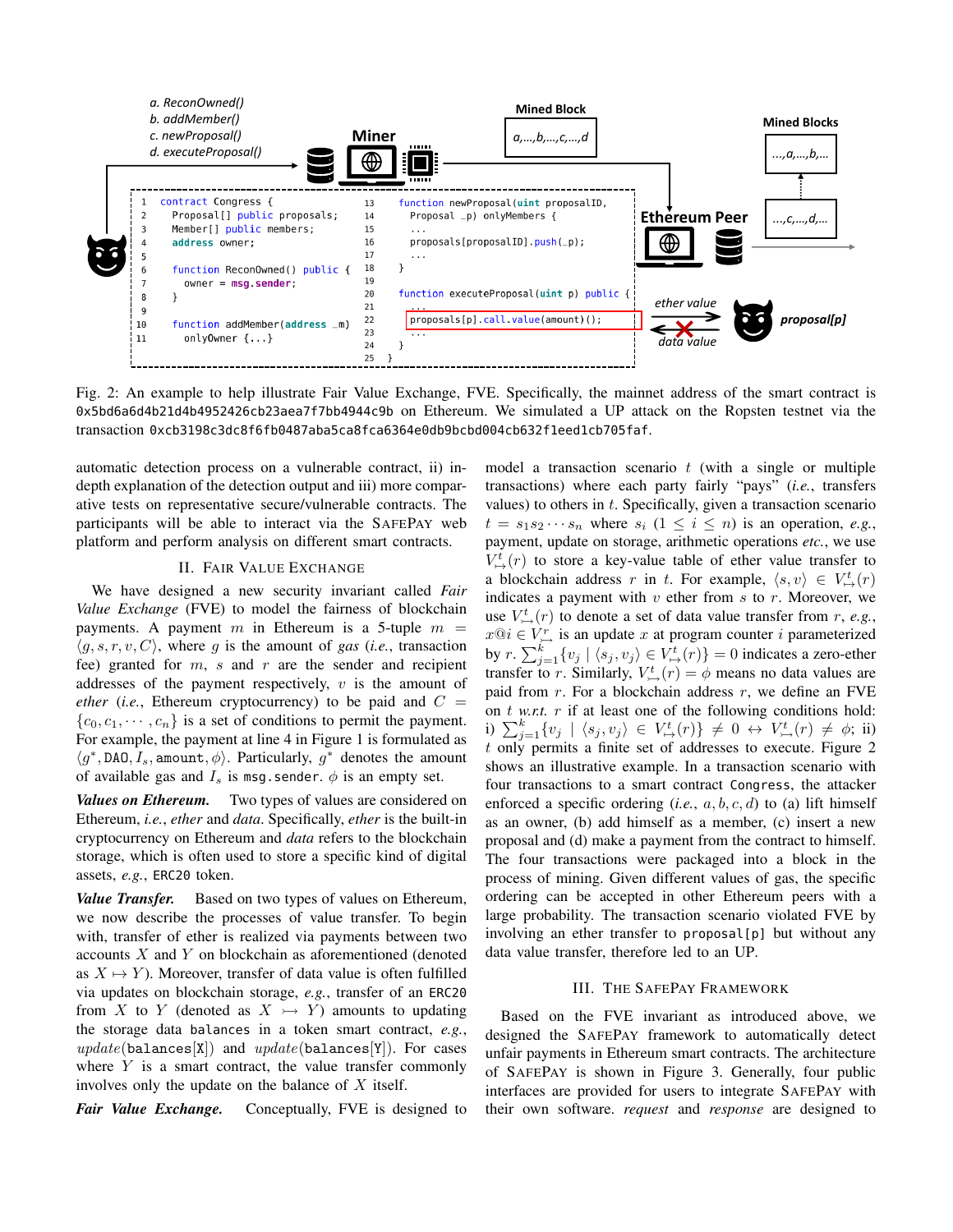start security analysis and retrieve output. *configure* and *query* are used to specify and check functional parameters. Given an input smart contract (either with Solidity source code or EVM bytecode), the *Input Preprocessor* is executed to produce necessary information for further analysis, *e.g.*, an Application Binary Interface (ABI) file, the assembly code of the contract and a source map file. Next, a *CFG Builder* is called to generate the Control Flow Graph (CFG), *i.e.*, group instructions into connected basic blocks. Particularly, the CFG in this step might be incomplete since some basic block transitions are known at runtime. Then, CFG is used as a representation of the contract in following processes.



Fig. 3: The architecture design of SAFEPAY.

*Symbolic Analysis Engine.* Security analysis in SAFEPAY is started from the module *Symbolic Analysis Engine*, which is designed to symbolically execute possible transactions on the given contract CFG and adopted in previous research [2], [7]. The process in SAFEPAY is similar and works as follows. First, we symbolize a transaction by using symbolic values for its data, *e.g.*, transaction input is represented as the symbol  $I_d$ . Then, basic blocks from a CFG are iteratively fetched for execution on the symbolic input. For each basic block, all the instructions are interpreted by the engine to update contract storage or communicate with other contracts on blockchain. Unlike traditional processes, SAFEPAY keeps track of data flow in this step to capture important data dependencies. This is realized via *taint analysis* [8], *i.e.*, mark the transaction input as a taint and propagate tainted values during execution. For example, on symbolically executing the ReconOwned function in Figure 2 (line 6-8), taint analysis would create a dependency from msg.sender (address of the transaction sender) to the storage data owner. After the execution of a basic block completes, a following block is selected to execute. Particularly, the engine generates a path condition to reach the new block, *i.e.*, a constraint on symbolic values. An SMT solver,  $e.g., Z3<sup>1</sup>,$ is used to solve the constraint and skip infeasible transactions. The symbolic execution works in a systematic manner to refine the CFG on the fly and cover it as much as possible.

*Metadata Generator.* During a CFG of a contract is being symbolically executed, a *Metadata Generator* is repeatedly invoked to produce transaction metadata for security analysis. Given a transaction tx, its metadata  $S_{tx}$  is  $S_{tx} = \langle U_{tx}, P_{tx} \rangle$ where  $U_{tx}$  is a set of conditional updates on storage (*i.e.*, data value transfer) and  $P_{tx}$  is a set of payments (*i.e.*, message calls [1] with or without ether attached). For a storage update  $u : \langle v, l, \{c_0, \dots, c_k\}\rangle \in U_{tx}, v$  and l denote the new value v of the storage at location l.  $\{c_0, \dots, c_k\}$  stands for a set of conditions to reach  $u$ . Moreover, for a payment  $p: \langle g, s, r, v, C \rangle \mathbb{Q}$   $i \in P_{tx}$ , it is encoded as described in §II with a program counter i. In general, *Metadata Generator* offers interfaces to other components, *e.g.*, *Symbolic Analysis Engine*, to generate transaction metadata. In this sense, the generation of metadata is decoupled from symbolic execution such that a new type of metadata can be flexibly extended. Once a transaction in CFG is processed, the corresponding metadata is produced and sent to the *Core Detector* to search for potential unfair payments.

*Core Detector.* The detection of UP is performed by the *Core Detector* in SAFEPAY, which takes as input a group of transaction metadata and produces a JSON report for UP issues. Similar to *Metadata Generator*, *Core Detector* is invoked by *Symbolic Analysis Engine* at runtime. The algorithm to detect UP works as follows:

- **Step 1** Generate a set  $T$  of transaction scenarios with a specific bound k. For  $t \in T$ ,  $t = tx_1tx_2 \cdots tx_k$  has no more than  $k$  transactions and at least one payment.
- **Step 2** Pick a  $t = tx_1tx_2 \cdots tx_m$  from T and analyze its sequence of transaction metadata  $S_1S_2 \cdots S_m$  ( $m \leq k$ ).
- **Step 3** For  $S_i = \langle U_i, P_i \rangle$   $(1 \le i \le m)$ , we update the  $V^t_{\mapsto}(r)$ and  $V^t_{\rightarrow}$  (r) according to value transfers involved in  $U_i$ and  $P_i$  for a specific address r.
- **Step 4** Once all the metadata in  $t$  is processed, we detect UP in  $t$  according the invariant defined in §II. If at least one UP is detected, we store  $t$  to the report.
- Step 5 If T is fully covered, the detection completes. Otherwise, go back to Step 2.

## IV. PRELIMINARY EVALUATION

The preliminary evaluation for SAFEPAY was conducted on two open-sourced security benchmarks<sup>23</sup>, as shown in Table I. We only considered payment-related issues. Comparison analyzers include Securify [5], Mythril<sup>4</sup> and Oyente [2].

<sup>&</sup>lt;sup>1</sup>https://github.com/Z3Prover/z3

<sup>2</sup>https://github.com/SmartContractSecurity/SWC-registry

<sup>3</sup>https://github.com/crytic/not-so-smart-contracts

<sup>4</sup>https://github.com/ConsenSys/mythril-classic